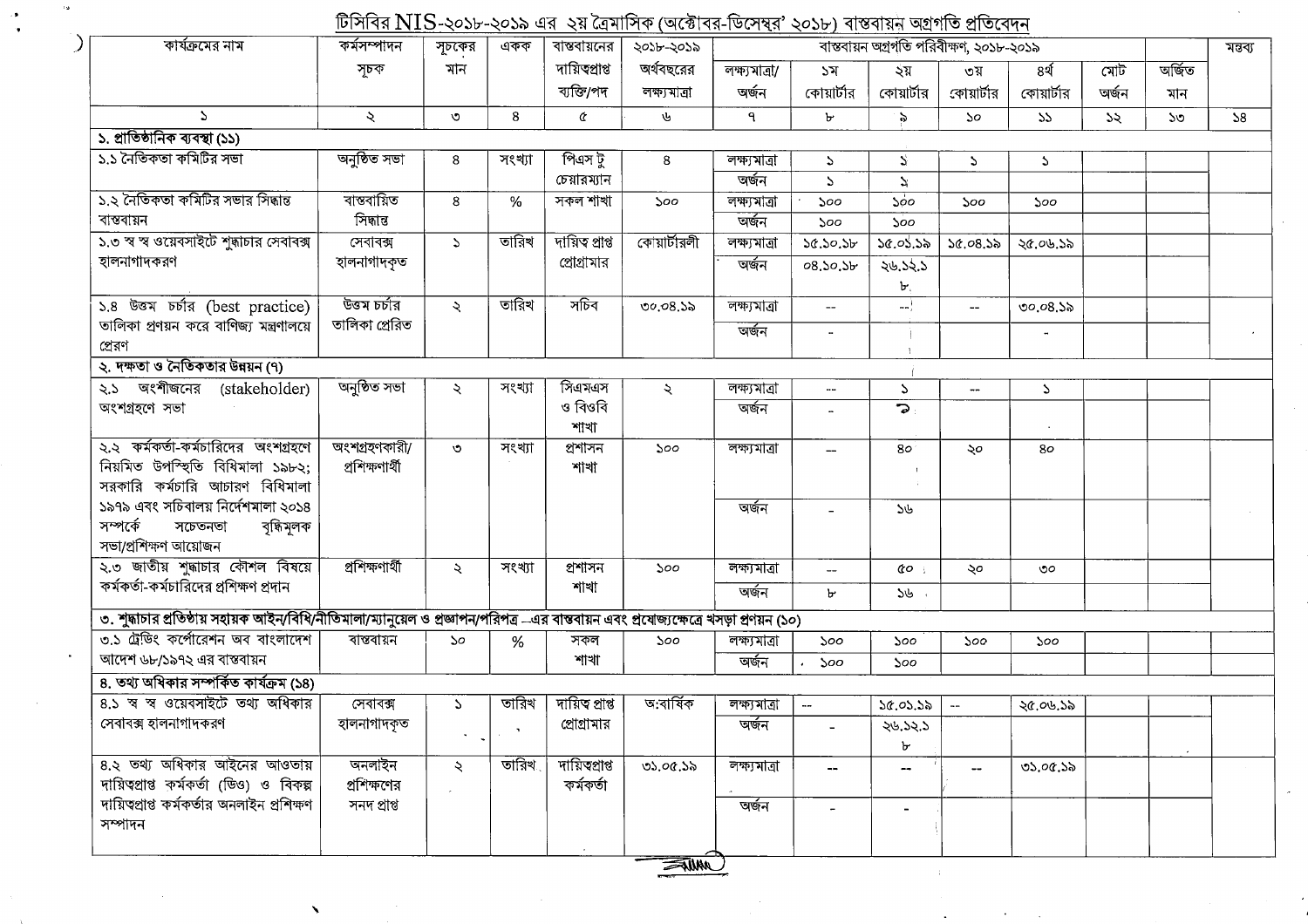| কার্যক্রমের নাম                                                        | কৰ্মসম্পাদন        | সূচকের                | একক                         | বান্তবায়নের   | ২০১৮-২০১৯       | $\mathcal{L}_{\text{max}}$ |                          | মন্তব্য                                                                                                                                                                                                                                                                                                                                                                                      |              |                                       |       |              |            |
|------------------------------------------------------------------------|--------------------|-----------------------|-----------------------------|----------------|-----------------|----------------------------|--------------------------|----------------------------------------------------------------------------------------------------------------------------------------------------------------------------------------------------------------------------------------------------------------------------------------------------------------------------------------------------------------------------------------------|--------------|---------------------------------------|-------|--------------|------------|
|                                                                        | সূচক               | মান                   |                             | দায়িত্ব্রাপ্ত | অর্থবছরের       | লক্ষ্যমাত্রা/              | ১ম                       | ২য়                                                                                                                                                                                                                                                                                                                                                                                          | ৩য়          | ৪র্থ                                  | মোট   | অৰ্জিত       |            |
|                                                                        |                    |                       |                             | ব্যক্তি/পদ     | লক্ষ্যমাত্ৰা    | অৰ্জন                      | কোয়ার্টার               | কোয়ার্টার                                                                                                                                                                                                                                                                                                                                                                                   | কোয়ার্টার   | কোয়ার্টার                            | অৰ্জন | মান          |            |
| $\mathcal{L}$                                                          | $\mathcal{L}$      | ৩                     | 8                           | ¢              | ىل              | ٩                          | Ъ                        | $\lambda$                                                                                                                                                                                                                                                                                                                                                                                    | $50^{\circ}$ | $55 -$                                | ১২    | $50^{\circ}$ | 58         |
| ৪.৩ দুদকে স্থাপিত হটলাইন নম্বর ১০৬                                     | তথ্য বাতায়নে      | $\Delta$              | তারিখ                       | দায়িত প্ৰাপ্ত | ৩১.১২.১৮        | লক্ষ্যমাত্ৰা               |                          | 05.52.                                                                                                                                                                                                                                                                                                                                                                                       |              | $\hspace{0.05cm}$ – $\hspace{0.05cm}$ |       |              |            |
| (টোল ফ্রি) স্ব স্ব তথ্য বাতায়নে                                       | সংযোজিত ও          |                       |                             | প্রোগ্রামার /  |                 |                            |                          | 5 <sub>b</sub>                                                                                                                                                                                                                                                                                                                                                                               |              |                                       |       |              |            |
| সংযুক্তকরণ এবং তা<br>কৰ্মকৰ্তা-                                        | কৰ্মকৰ্তা-         |                       |                             | দায়িত্থাপ্ত   |                 | অৰ্জন                      |                          | 30.52.5                                                                                                                                                                                                                                                                                                                                                                                      |              |                                       |       |              |            |
| কর্মচারিদেরকে অবহিতকরণ                                                 | কর্মচারি অবহিত     |                       |                             | কৰ্মকৰ্তা      |                 |                            |                          |                                                                                                                                                                                                                                                                                                                                                                                              |              |                                       |       |              |            |
| 8.8 তথ্য বাতায়নে সংযোজিত সংশ্লিষ্ট                                    | তথ্য বাতায়ন       | $\lambda$             | তারিখ                       | দায়িত প্ৰাপ্ত | 50.50.55        | লক্ষ্যমাত্ৰা               | 30.50.56                 | 50.05.55                                                                                                                                                                                                                                                                                                                                                                                     | 20.08.38     | ২৫.০৬.১৯                              |       |              |            |
| তথ্যসমূহ হালনাগাদকরণ                                                   | হালনাগাদকৃত        |                       |                             | প্রোগ্রামার    | 50.05.55,       | অৰ্জন                      | 08.50.56                 | 24.52.5                                                                                                                                                                                                                                                                                                                                                                                      |              |                                       |       |              |            |
|                                                                        |                    |                       |                             |                | 50.08.55,       |                            |                          | ৮                                                                                                                                                                                                                                                                                                                                                                                            |              |                                       |       |              |            |
|                                                                        |                    |                       |                             |                | ২৫.০৬.১৯        |                            |                          |                                                                                                                                                                                                                                                                                                                                                                                              |              |                                       |       |              |            |
| $8.6$ তথ্য অধিকার আইন. ২০০৯;                                           | কৰ্মকৰ্তা-         | 山                     | সংখ্যা                      | দায়িত্বাপ্ত   | 500             | লক্ষ্যমাত্ৰা               | ২০                       | ২০                                                                                                                                                                                                                                                                                                                                                                                           | ৩০           | ৩০                                    |       |              |            |
| জনস্বার্থ সংশ্লিষ্ট তথ্য প্রকাশ (সুরক্ষা)                              | কৰ্মচারি অবহিত     |                       |                             | কৰ্মকৰ্তা      |                 |                            |                          |                                                                                                                                                                                                                                                                                                                                                                                              |              |                                       |       |              |            |
| আইন, ২০১১ এবং জনস্বাৰ্থ সংশ্লিষ্ট তথ্য                                 |                    |                       |                             |                |                 | অৰ্জন                      | $\tilde{\phantom{a}}$    | 56                                                                                                                                                                                                                                                                                                                                                                                           |              |                                       |       |              |            |
| প্রকাশ (সুরক্ষা) বিধিমালা, ২০১৭<br>কর্মকর্তা-কর্মচারিদেরকে<br>সম্পৰ্কে |                    |                       |                             |                |                 |                            |                          |                                                                                                                                                                                                                                                                                                                                                                                              |              |                                       |       |              |            |
| অবহিতকরণ                                                               |                    |                       |                             |                |                 |                            |                          |                                                                                                                                                                                                                                                                                                                                                                                              |              |                                       |       |              |            |
| ৪.৬ স্বপ্রণোদিত তথ্য প্রকাশ নির্দেশিকা                                 | হালনাগাদকৃত        | $\ddot{\mathbf{z}}$   | তারিখ                       | সকল শাখা       |                 |                            |                          |                                                                                                                                                                                                                                                                                                                                                                                              |              |                                       |       |              |            |
| হালনাগাদ করে ওয়েবসাইটে প্রকাশ                                         | নিৰ্দেশিকা         |                       |                             |                | ২৫.০৬.১৯        | লক্ষ্যমাত্ৰা               |                          | --                                                                                                                                                                                                                                                                                                                                                                                           |              | ২৫.০৬.১৯                              |       |              |            |
|                                                                        | ওয়েবসাইটে         |                       |                             |                |                 | অৰ্জন                      |                          |                                                                                                                                                                                                                                                                                                                                                                                              |              |                                       |       |              |            |
|                                                                        | প্ৰকাশিত           |                       |                             |                |                 |                            | $\overline{\phantom{a}}$ | $\frac{1}{2} \frac{1}{2} \frac{1}{2} \frac{1}{2} \frac{1}{2} \frac{1}{2} \frac{1}{2} \frac{1}{2} \frac{1}{2} \frac{1}{2} \frac{1}{2} \frac{1}{2} \frac{1}{2} \frac{1}{2} \frac{1}{2} \frac{1}{2} \frac{1}{2} \frac{1}{2} \frac{1}{2} \frac{1}{2} \frac{1}{2} \frac{1}{2} \frac{1}{2} \frac{1}{2} \frac{1}{2} \frac{1}{2} \frac{1}{2} \frac{1}{2} \frac{1}{2} \frac{1}{2} \frac{1}{2} \frac{$ |              |                                       |       |              |            |
| ৫. ই-গভর্নেন্স বাস্তবায়ন (১৩)                                         |                    |                       |                             |                |                 |                            |                          |                                                                                                                                                                                                                                                                                                                                                                                              |              |                                       |       |              |            |
| ৫.১ দাপ্তরিক কাজে অনলাইন রেসপন্স                                       | ই-মেইল/            | ₹.                    | %                           | সকল শাখা       | ১০০             | লক্ষ্যমাত্ৰা               | 500                      | 500                                                                                                                                                                                                                                                                                                                                                                                          | ১০০          | ১০০                                   |       |              |            |
| সিস্টেম<br>(ই-মেইল/এসএমএস)-এর                                          | এসএমএস             |                       |                             |                |                 |                            |                          |                                                                                                                                                                                                                                                                                                                                                                                              |              |                                       |       |              |            |
| ব্যবহার                                                                | ব্যবহৃত            |                       |                             |                |                 | অৰ্জন                      | 500                      | 500 <sub>o</sub>                                                                                                                                                                                                                                                                                                                                                                             |              |                                       |       |              |            |
| ৫.২ ভিডিও,অনলাইন/ টেলি-কনফারেন্স                                       | কনফারেন্স          | ত                     | সংখ্যা                      | প্ৰশাসন        | $\circ$         | লক্ষ্যমাত্ৰা               | $\blacksquare$           | S.                                                                                                                                                                                                                                                                                                                                                                                           | $\Delta$     | Z.                                    |       |              |            |
| আয়োজন (স্কাইপ/ ম্যাসেন্জার, ভাইবার                                    | অনুষ্ঠিত           |                       |                             | শাখা           |                 | অৰ্জন                      |                          | $\mathcal{L}$                                                                                                                                                                                                                                                                                                                                                                                |              |                                       |       |              |            |
| ব্যবহারসহ)                                                             |                    |                       |                             |                |                 |                            |                          |                                                                                                                                                                                                                                                                                                                                                                                              |              |                                       |       |              |            |
| ৫.৩ দাপ্তরিক সকল কাজে ইউনিকোড                                          | ইউনিকোড            | $\lambda$             | ℅                           | সকল শাখা       | ১০০             | লক্ষ্যমাত্ৰা               | ১০০                      | 500                                                                                                                                                                                                                                                                                                                                                                                          | 500          | 500                                   |       |              |            |
| ব্যবহার                                                                | ব্যবহৃত            |                       |                             |                |                 | অৰ্জন                      | ১০০                      | 500                                                                                                                                                                                                                                                                                                                                                                                          |              |                                       |       |              |            |
| ৫.৪ ই-টেন্ডার/ই-জিপি-এর মাধ্যমে ক্রয়                                  | ই-টেন্ডার          | $\tilde{\mathcal{L}}$ | ℅                           | সকল শাখা       | $90^{\circ}$    | লক্ষ্যমাত্ৰা               | 500                      | 500                                                                                                                                                                                                                                                                                                                                                                                          | 500          | 500                                   |       |              |            |
| কাৰ্য সম্পাদন                                                          | সম্পাদিত           |                       |                             |                |                 | অৰ্জন                      |                          |                                                                                                                                                                                                                                                                                                                                                                                              |              |                                       |       |              |            |
| ৫.৫ চালুকৃত অনলাইন/ই-সেবার ব্যবহার                                     | অনলাইন/ই-          | 8                     | %                           | সচিব           | 500             | লক্ষ্যমাত্ৰা               | ১০০                      | ১০০                                                                                                                                                                                                                                                                                                                                                                                          | ১০০          | 500                                   |       |              |            |
| সংক্ৰান্ত কাৰ্যক্ৰম পরিবীক্ষণ                                          | সেবার ব্যবহার      |                       | $\mathcal{R}_{\mathcal{A}}$ |                |                 | অৰ্জন                      | 500                      | ১০০                                                                                                                                                                                                                                                                                                                                                                                          |              |                                       |       |              |            |
|                                                                        | পরিবীক্ষণকৃত       |                       |                             |                |                 |                            |                          |                                                                                                                                                                                                                                                                                                                                                                                              |              |                                       |       |              |            |
| ৬. উদ্ভাবনী উদ্যোগ ও সেবা পদ্ধতি সহজীকরণ (৫)                           |                    |                       |                             |                |                 |                            |                          |                                                                                                                                                                                                                                                                                                                                                                                              |              |                                       |       |              |            |
| ৬.১ বাৰ্ষিক উত্তাবন কৰ্ম-পরিকল্পনা                                     | কৰ্ম-পরিকল্পনা     | $\Delta$              | তারিখ                       | ইনোভেশন        | $58.0$ b. $3$ b | লক্ষ্যমাত্ৰা               | $58.0$ b. $3$ b          | $\overline{\phantom{a}}$                                                                                                                                                                                                                                                                                                                                                                     | $\sim$ $ -$  | $\blacksquare$                        |       |              |            |
| ২০১৮-১৯ প্ৰণয়ন                                                        | প্ৰণীত             |                       |                             | টিম            |                 | অৰ্জন                      | ২০.০৭.১৮                 |                                                                                                                                                                                                                                                                                                                                                                                              |              |                                       |       |              |            |
| ৬.২ বাৰ্ষিক উদ্ভাবন কৰ্ম-পরিকল্পনায়                                   | ৰান্তৰায়িত        | $\tilde{\mathcal{L}}$ | %                           | সকল শাখা       | 500             | লক্ষ্যমাত্ৰা               | ২৫                       | ¢о                                                                                                                                                                                                                                                                                                                                                                                           | ৬০           | 500                                   |       |              | ক্ৰমপুঞ্জি |
| অৰ্ন্তভুক্ত কাৰ্যক্ৰম বাস্তবায়ন                                       | উত্তাবনী কাৰ্যক্ৰম |                       |                             |                |                 | অৰ্জন                      | ২৫                       | QΟ                                                                                                                                                                                                                                                                                                                                                                                           |              |                                       |       |              | ভূত        |
|                                                                        |                    |                       |                             |                | $\sum_{\mu}$    |                            |                          |                                                                                                                                                                                                                                                                                                                                                                                              |              |                                       |       |              |            |

 $\mathbf{a}$ 

 $\bullet$  $\ddot{\phantom{1}}$ 

SUMM

 $\checkmark$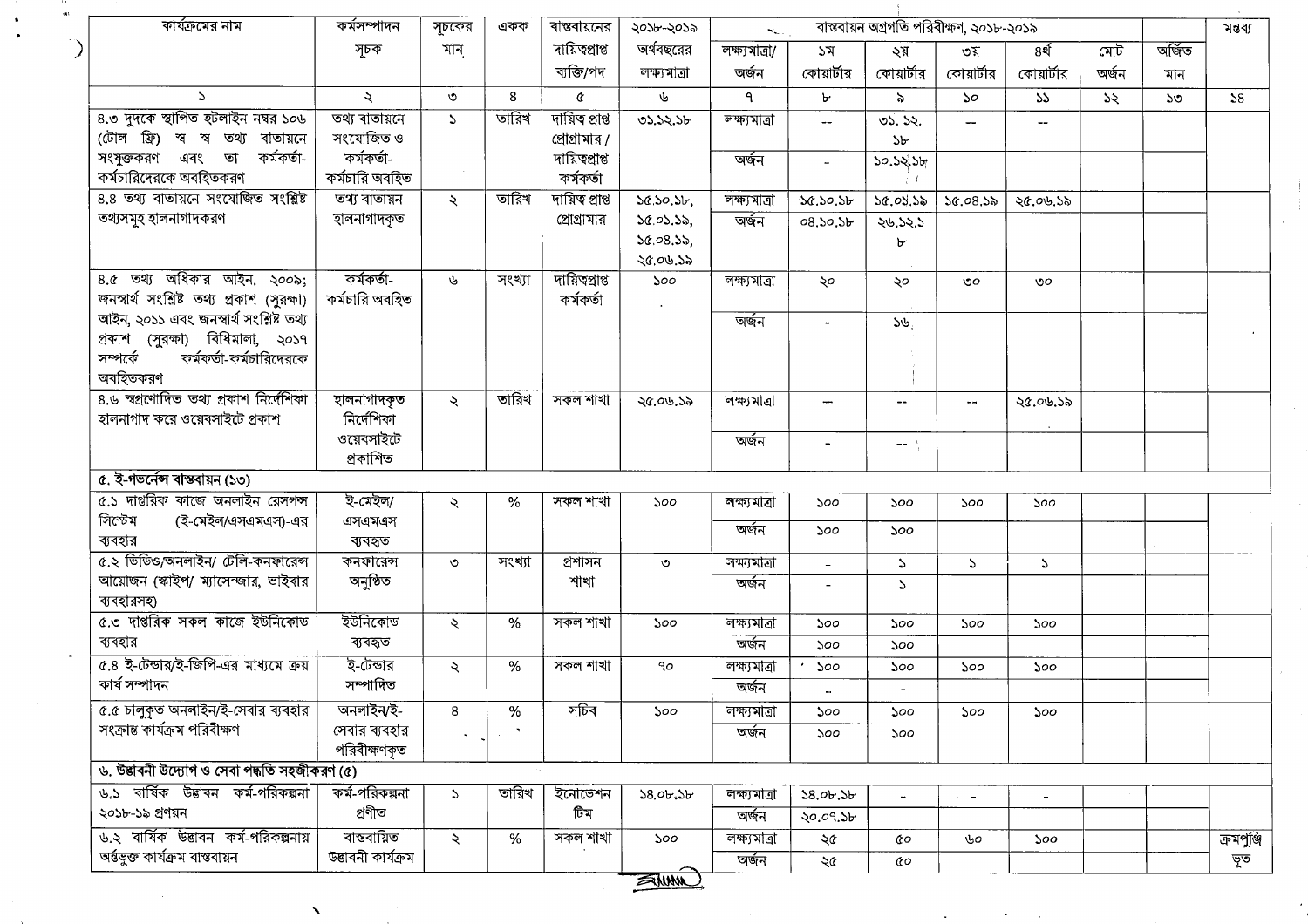| কার্যক্রমের নাম                                                                                                            | কর্মসম্পাদন            | সূচকের        | একক                         | বাস্তবায়নের    | ২০১৮-২০১৯      | বাস্তবায়ন অগ্রগতি পরিবীক্ষণ, ২০১৮-২০১৯ |                             |                       |                       |               |       |        |            |  |
|----------------------------------------------------------------------------------------------------------------------------|------------------------|---------------|-----------------------------|-----------------|----------------|-----------------------------------------|-----------------------------|-----------------------|-----------------------|---------------|-------|--------|------------|--|
|                                                                                                                            | সূচক                   | মান           |                             | দায়িত্বপ্ৰাপ্ত | অর্থবছরের      | লক্ষ্যমাত্ৰা/                           | 57                          | ২য়                   | ৩য়                   | ৪র্থ          | মোট   | অৰ্জিত |            |  |
|                                                                                                                            |                        |               |                             | ব্যক্তি/পদ      | লক্ষ্যমাত্ৰা   | অৰ্জন                                   | কোয়ার্টার                  | কোয়ার্টার            | কোয়ার্টার            | কোয়ার্টার    | অৰ্জন | মান    |            |  |
| S.                                                                                                                         | $\ddot{\mathcal{L}}$   | $\circ$       | 8                           | ¢               | 山              | ٩                                       | ৮                           | $\mathbf{s}^{\prime}$ | $\mathcal{S}^{\circ}$ | 55            | 55    | ১৩     | 58         |  |
| ৬.৩ চালুকৃত উত্তাবন উদ্যোগ/সহজিকৃত                                                                                         | চালুকৃত সেবা           | $\lambda$     | $\%$                        | ইনোভেশন         | 500            | লক্ষ্যমাত্ৰা                            | 500                         | 500                   | 500                   | 500           |       |        |            |  |
| সেবা পরিবীক্ষণ                                                                                                             | পরিবীক্ষণকৃত           |               |                             | টিম             |                |                                         |                             |                       |                       |               |       |        |            |  |
|                                                                                                                            |                        |               |                             |                 |                | অৰ্জন                                   | 500                         | 500                   |                       |               |       |        |            |  |
| ৭. স্বচ্ছতা ও জবাবদিহিতা শক্তিশালীকরণ (১৬)                                                                                 |                        |               |                             |                 |                |                                         |                             |                       |                       |               |       |        |            |  |
| ৭.১ পিপিএ ২০০৬-এর ধারা ১১(২) ও                                                                                             | ক্রয়-পরিকল্পনা        | ৩             | তারিখ                       | সকল শাখা        | 02.50.56       | লক্ষ্যমাত্ৰা                            | $\epsilon$ , and $\epsilon$ | 02.50.                |                       |               |       |        |            |  |
| পিপিআর ২০০৮-এর বিধি ১৬(৬)                                                                                                  | প্ৰণীত                 |               |                             |                 |                |                                         |                             | 5 <sub>b</sub>        |                       |               |       |        |            |  |
| অনুযায়ী<br>ক্রয়-পরিকল্পনা ২০১৮-১৯                                                                                        |                        |               |                             |                 |                | অৰ্জন                                   | ২৭.০৮.১৮                    |                       |                       |               |       |        |            |  |
| প্ৰণয়ন                                                                                                                    |                        |               |                             |                 |                |                                         |                             |                       |                       |               |       |        |            |  |
| ৭.২ স্ব স্ব ওয়েবসাইটের অভিযোগ                                                                                             | ওয়েবসাইটে             | $\Delta$      | তারিখ                       | সকল শাখা        | অৰ্ধবাৰ্ষিক    | লক্ষ্যমাত্ৰা                            | $\blacksquare$              | 05.05.55              | $\sim$                | ২৫.০৬.১৯      |       |        |            |  |
| প্রতিকার ব্যবস্থা (GRS) সেবাবক্স                                                                                           | হালনাগাদকৃত            |               |                             |                 |                | অৰ্জন                                   |                             | ২৬.১২.১               |                       |               |       |        |            |  |
| হালনাগাদকরণ                                                                                                                |                        |               |                             |                 |                |                                         |                             | $\mathbf{b}$          |                       |               |       |        |            |  |
| ৭.৩ সংস্থার সেবা প্রদান প্রতিশ্রুতি                                                                                        | বাস্তবায়ন             | 8             | %                           | এনআইএস          | 500            | লক্ষ্যমাত্ৰা                            | ১০০                         | 500                   | ১০০                   | ১০০           |       |        |            |  |
| (সিটিজেন চার্টার) এবং আওতাধীন                                                                                              | অগ্ৰগতি                |               |                             | কমিটি           |                |                                         |                             |                       |                       |               |       |        |            |  |
| কার্যালয় সমূহের সেবা প্রদান প্রতিশুতি                                                                                     | পরিবীক্ষণকৃত           |               |                             |                 |                | অৰ্জন                                   | ১০০                         | ১০০                   |                       |               |       |        |            |  |
| বাস্তবায়ন অগ্ৰগতি পরিবীক্ষণ                                                                                               |                        |               |                             |                 |                |                                         |                             |                       |                       |               |       |        |            |  |
| কার্যালয়ের<br>সংস্থার<br>প্ৰধান<br>9.8                                                                                    | পরিদর্শন               | $\mathcal{L}$ | সংখ্যা                      | সকল শাখা        | $\mathcal{A}$  | লক্ষ্যমাত্ৰা                            | ৩                           | ৩                     | ৩                     | ৩             |       |        |            |  |
| শাখা/অধিশাখা<br>এবং<br>আওতাধীন                                                                                             | সম্পন্ন                |               |                             |                 |                | অৰ্জন                                   | ৩                           | ত $\cdot$             |                       |               |       |        |            |  |
| কার্যালয় সমূহ পরিদর্শন                                                                                                    |                        |               |                             |                 |                |                                         |                             |                       |                       |               |       |        |            |  |
| $9.6$ সচিবালয় নির্দেশমালা<br>$\sqrt{20}$                                                                                  | নথি শ্ৰেণি             | 8             | $\%$                        | সকল শাখা        | 500            | লক্ষ্যমাত্ৰা                            | ২৫                          | QΟ                    | ዓ৫                    | ১০০           |       |        | ক্ৰমপুঞ্জি |  |
| অনুযায়ী নথির শ্রেণি বিন্যাসকরণ                                                                                            | বিন্যাসকৃত             |               |                             |                 |                | অৰ্জন                                   | ২৫                          | QΟ                    |                       |               |       |        | ভূত        |  |
| ৭.৬ গণশুনানী আয়োজন                                                                                                        | আয়োজিত                |               |                             |                 |                |                                         |                             |                       |                       |               |       |        |            |  |
|                                                                                                                            | গণশুনানী               | $\mathcal{L}$ | সংখ্যা                      | প্ৰশাসন<br>শাখা | $\Delta$       | লক্ষ্যমাত্ৰা                            |                             |                       | $\blacksquare$        | $\mathcal{L}$ |       |        |            |  |
|                                                                                                                            |                        |               |                             |                 |                | অৰ্জন                                   | $\blacksquare$              |                       |                       |               |       |        |            |  |
| ৮. সংস্থার শুদ্ধাচার সংশ্লিষ্ট অন্যান্য কার্যক্রম (৬) (নির্দেশিকায় সংযোজিত তালিকা থেকে ৩টি কার্যক্রম নির্বাচন করা হয়েছে) |                        |               |                             |                 |                |                                         |                             |                       |                       |               |       |        |            |  |
| ৮.১ সংস্থার সেবামূল্য/ফিস গ্রহণের রশিদের মাধ্যমে                                                                           |                        | $\mathcal{L}$ | %                           | অৰ্থ ও          | 500            | লক্ষ্যমাত্ৰা                            | 500                         | 500                   | 500                   | ১০০           |       |        |            |  |
| ক্ষেত্রে গৃহীত অর্থের রশিদ প্রদান                                                                                          | সেবামূল্য গৃহীত        |               |                             | হিসাব শাখা      |                | অৰ্জন                                   | ১০০                         | 500                   |                       |               |       |        |            |  |
| নিশ্চিতকরণ                                                                                                                 |                        |               |                             |                 |                |                                         |                             |                       |                       |               |       |        |            |  |
|                                                                                                                            |                        |               |                             |                 |                |                                         |                             |                       |                       |               |       |        |            |  |
| ৮.২ নৈতিকতা সম্পৰ্কিত পোস্টার/                                                                                             | প্ৰস্থুত/বিলিকৃত       | $\lambda$     | সংখ্যা                      | প্ৰশাসন         | <b>&amp;oo</b> | লক্ষ্যমাত্ৰা                            |                             | ১০০                   | ২০০                   | ২০০           |       |        |            |  |
| লিফলেট/ভাজ তৈরির ও বিলির ব্যবস্হা                                                                                          | পোস্টার/<br>লিফলেট/ভাজ |               | $\mathcal{R}_{\mathcal{A}}$ | শাখা            |                |                                         |                             |                       |                       |               |       |        |            |  |
| গ্ৰহণ                                                                                                                      |                        |               |                             |                 |                | অৰ্জন                                   |                             | ১০০                   |                       |               |       |        |            |  |
| ৮.৩ কর্মকর্তা-কর্মচারি বদলীকালে                                                                                            | প্ৰমিত নীতি            | ২             | %                           | সংস্থাপন        | ৬০             | লক্ষ্যমাত্ৰা                            | ১০০                         | ১০০                   | 500                   | 500           |       |        |            |  |
| প্রমিত নিয়ম-নীতি অনুসরণ                                                                                                   | অনুসৃত                 |               |                             | শাখা            |                | অৰ্জন                                   | ১০০                         | ১০০                   |                       |               |       |        |            |  |
| ৯. শুদ্ধাচার চর্চার জন্য পুরস্কার/প্রণোদনা প্রদান (৩)                                                                      |                        |               |                             |                 |                |                                         |                             |                       |                       |               |       |        |            |  |
| ৯.১ 'শুদ্ধাচার পুরস্কার প্রদান নীতিমালা                                                                                    | প্রদত্ত পুরস্কার       | $\circ$       | তারিখ                       | সচিব            | ২৫.০৬.১৯       | লক্ষ্যমাত্ৰা                            | $---$                       | man.                  |                       | ২৫.০৬.১৯      |       |        |            |  |
|                                                                                                                            |                        |               |                             |                 | <b>FANNA</b>   |                                         |                             |                       |                       |               |       |        |            |  |

 $\blacktriangleright$ 

 $\bullet$